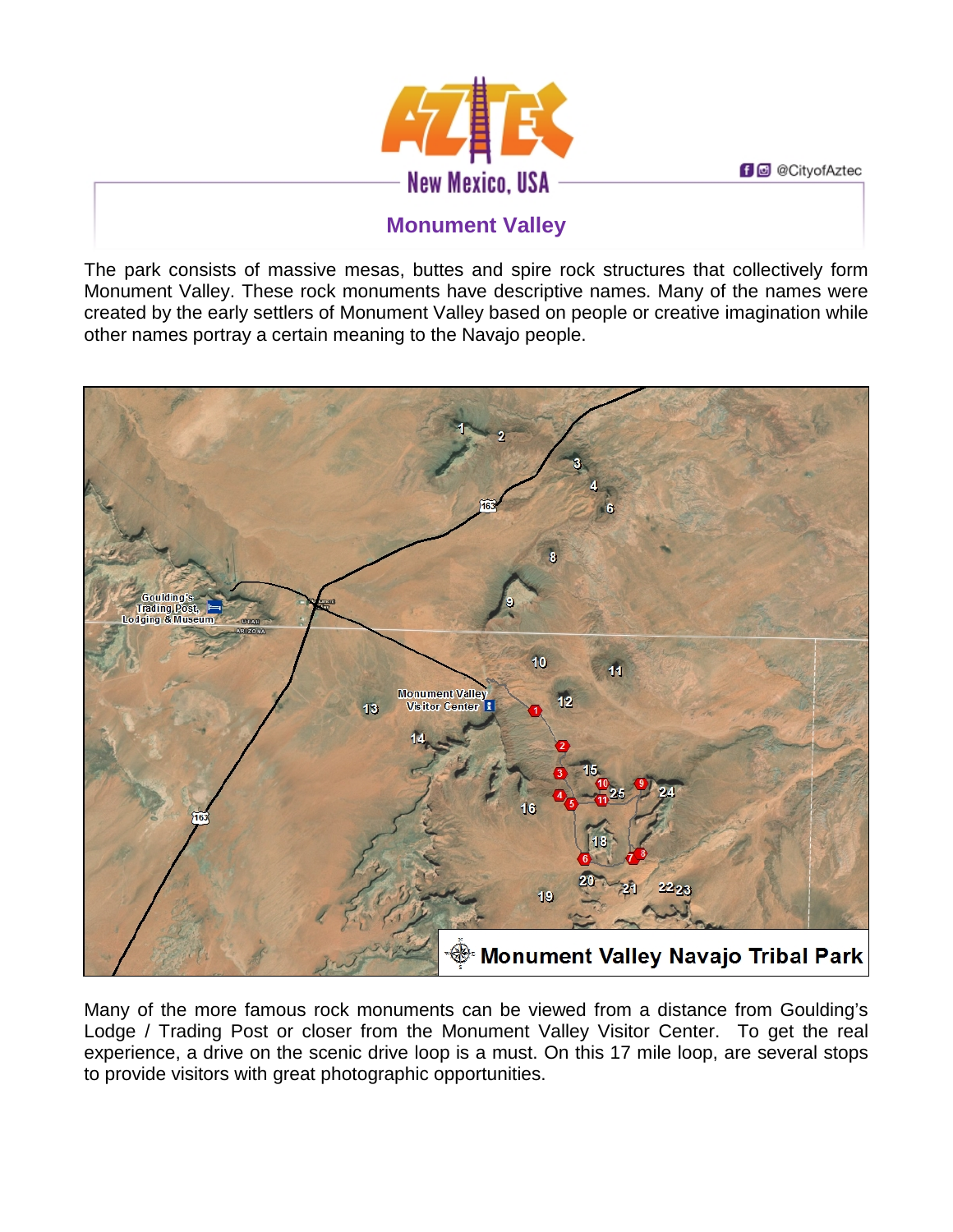## **View from Goulding's Lodge / Trading Post**

|   | <b>Map Named Formation</b> | <b>Description</b>                                                                                              |
|---|----------------------------|-----------------------------------------------------------------------------------------------------------------|
| 1 | Eagle Rock                 | The west end of this butte looks like an eagle perched.                                                         |
| 2 | The Setting Hen            | This rock formation appears like a sitting hen.                                                                 |
| 3 | Brigham's Tomb             | Named after Brigham Young, the famous Mormon leader.                                                            |
| 4 | The King and His Throne    | This butte looks like a king sitting on his throne and viewing the<br>valley to the south.                      |
| 5 | Stagecoach                 | This butte looks like a stage coach with luggage atop.                                                          |
| 6 | Bear & Rabbit              | This twin butte looks like a bear and rabbit sitting together.                                                  |
| 7 | Castle Butte               | This butte looks like a castle in silhouette.                                                                   |
| 8 | Big Indian                 | Look carefully and you can make out the face of a native American<br>viewing the valley to the south/southeast. |

## **View from Monument Valley Visitor Center**

|    | <b>Map Named Formation</b> | <b>Description</b>                                                                                                                                                                                |
|----|----------------------------|---------------------------------------------------------------------------------------------------------------------------------------------------------------------------------------------------|
| 9  | <b>Sentinel Mesa</b>       | The main mesa which oversees the front of Monument Valley. It is<br>considered by the Navajo as one of the "door posts" to Monument<br>Valley.                                                    |
| 10 | Left Mitten                | The western most mitten butte. For the Navajo, it represents the<br>male spiritual being as he looks to the east towards the female.                                                              |
| 11 | <b>Right Mitten</b>        | The eastern most mitten butte. For the Navajo, it represents the<br>female spiritual being as she looks to the west towards the male.                                                             |
| 12 | <b>Merrick Butte</b>       | Named after two soldiers, Hearndon Mitchell and Robert Merrick,                                                                                                                                   |
| 13 | <b>Mitchell Butte</b>      | serving under kit Carson. They became prospectors and were killed<br>in 1879 for attempting to mine silver in one of the sacred places.                                                           |
| 14 | <b>Gray Whiskers</b>       | A translation of the Navajo word dághaa' libáí meaning gray<br>whiskers, it is named after a Navajo medicine man. It is considered<br>by the Navajo as the second "door post" to Monument Valley. |

## **Scenic Drive Loop**

| <b>Stop</b> | Named Formation (Map #) Description                                    |                                                                                                                                                                                                                                                    |
|-------------|------------------------------------------------------------------------|----------------------------------------------------------------------------------------------------------------------------------------------------------------------------------------------------------------------------------------------------|
|             | West Mitten Butte (#2)<br>East Mitten Butte (#3)<br>Merrick Butte (#4) | The most famous and photographed formations in Monument<br>Valley. The Mittens stand nearly 1,000 feet above the valley floor<br>and look like hands. However, for the Navajo these buttes<br>represent spiritual beings watching over the valley. |
|             | Elephant Butte (#15)                                                   | From this stop, this butte looks like an elephant in profile.                                                                                                                                                                                      |